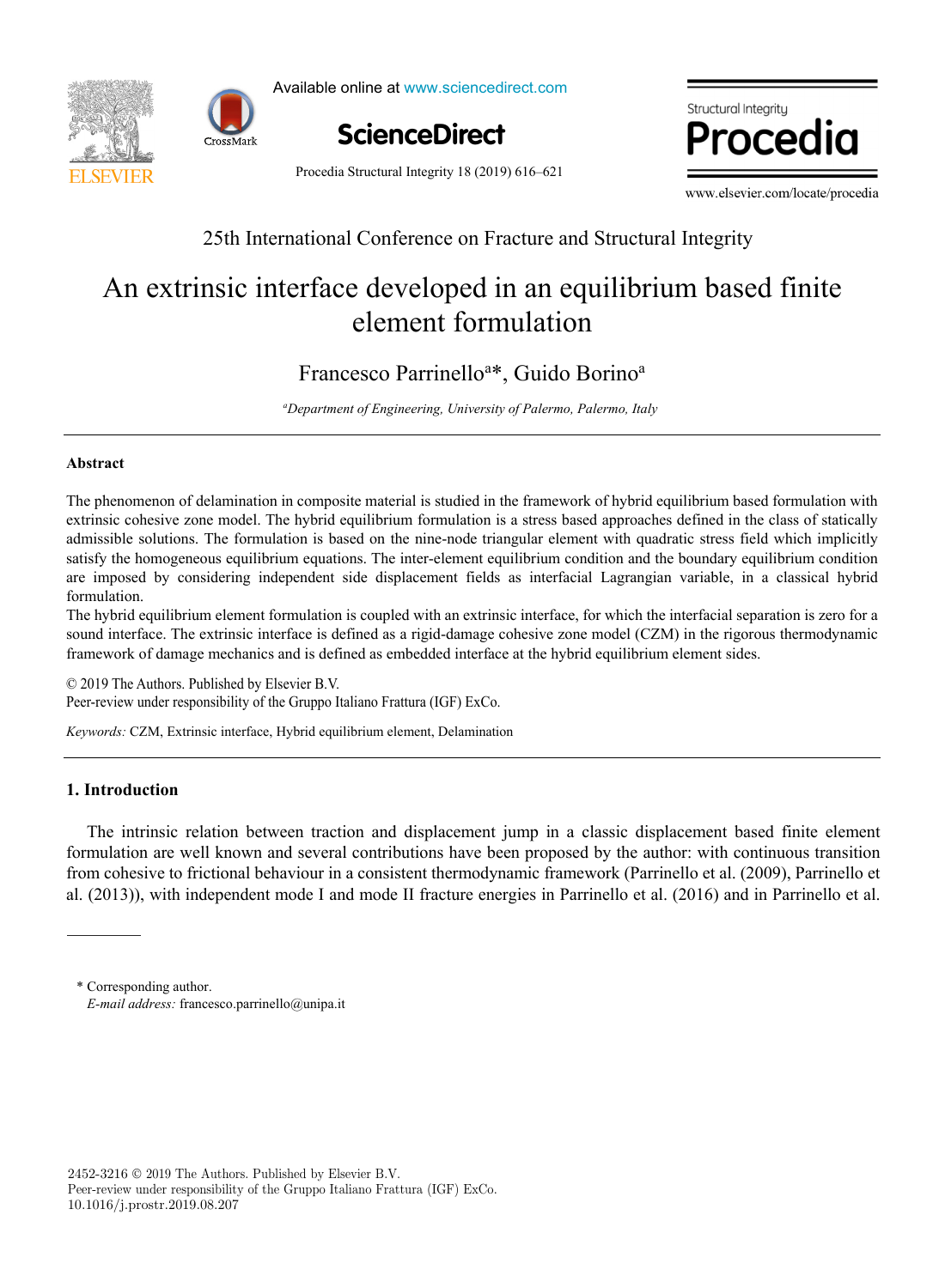(2019), under large displacement conditions in Parrinello and Borino (2018), in the extended finite element method in Parrinello and Marannano (2018) and for the low cycles fatigue in Parrinello, Benedetti, Borino (2018) and in Marannano et al. (2015). The development and use of CZMs in the class of extrinsic formulations, that is with initial rigid behaviour to avoid the unphysical use of penalty terms, has been approached by the discontinuous Galerkin method by Lorenz (2008), Gulizzi et al. (2018), Mergheim et al. (2004) and Nguyen (2014).

In the present paper, an extrinsic CZM is defined by a rigid-damaging interface embedded at the element sides of Hybrid Equilibrium Elements (HEE). The use of finite element formulation based on stress fields which satisfy homogeneous equilibrium equations are known in literature and have been proposed by De Almeida (2006) and Kempeneers (2010) as numerical tool for error estimation compared to classical displacement based analyses. The equilibrium elements formulations has been proposed in hybrid formulation, with independent stress fields on each element by de Almeida (1991), de Almeida (1996) and by Parrinello (2013), and the solution satisfy the equilibrium condition throughout the domain with codiffusive traction at the element sides. Higher order hybrid equilibrium formulation has been proposed in Olesen (2017).

In the present paper the hybrid equilibrium formulation is defined by the element stress fields, defined as quadratic polynomial function, which implicitly satisfying homogeneous equilibrium equation, and displacement polynomial laws at the element sides. The displacement are independently defined for each side as Lagrangian variables enforcing the inter-element equilibrium condition and the boundary equilibrium condition

#### **2. The hybrid equilibrium element**

In the present paper, the nine-node triangular hybrid equilibrium element proposed by Parrinello (2013) for two dimensional membrane problems, with quadratic stress field, is adopted. The finite element is represented in Fig. 1, with a local Cartesian reference  $(x_1, x_2)$  centred at vertex 1 and the membrane stress fields, which satisfies equilibrium equations and for null body force, are defined by the following quadratic polynomial functions

$$
\sigma_1 = a_1 + a_2 x_1 + a_3 x_2 + 2a_4 x_1 x_2 + a_5 x_1^2 + a_6 x_2^2 \tag{1}
$$

$$
\sigma_2 = a_7 + a_8 x_1 + a_9 x_2 + 2a_{10} x_1 x_2 + a_{11} x_1^2 + a_5 x_2^2 \tag{2}
$$

$$
\tau_{12} = a_{12} - a_9 x_1 - a_2 x_2 - 2 a_5 x_1 x_2 - a_{10} x_1^2 - a_4 x_2^2 \tag{3}
$$

which can be represented in compact notation as  $\boldsymbol{\sigma} = \mathbf{S} \cdot \mathbf{a}$ , where  $\boldsymbol{\sigma} = \begin{bmatrix} \sigma_1, \sigma_2, \tau_{12} \end{bmatrix}^T$  and  $\mathbf{a} = \begin{bmatrix} a_1, \dots, a_{12} \end{bmatrix}^T$  collects the generalized stresses variables.



Figure 1: Nine node hybrid triangular finite element

Independent displacement fields are considered as lagrangian variable at each side in order to impose the interelement equilibrium condition for internal sides between the two adjacent elements or in order to impose the boundary equilibrium condition at the boundary element sides. The quadratic displacement field is considered with three independent nodes for every element side by a classic isoparametric formulation.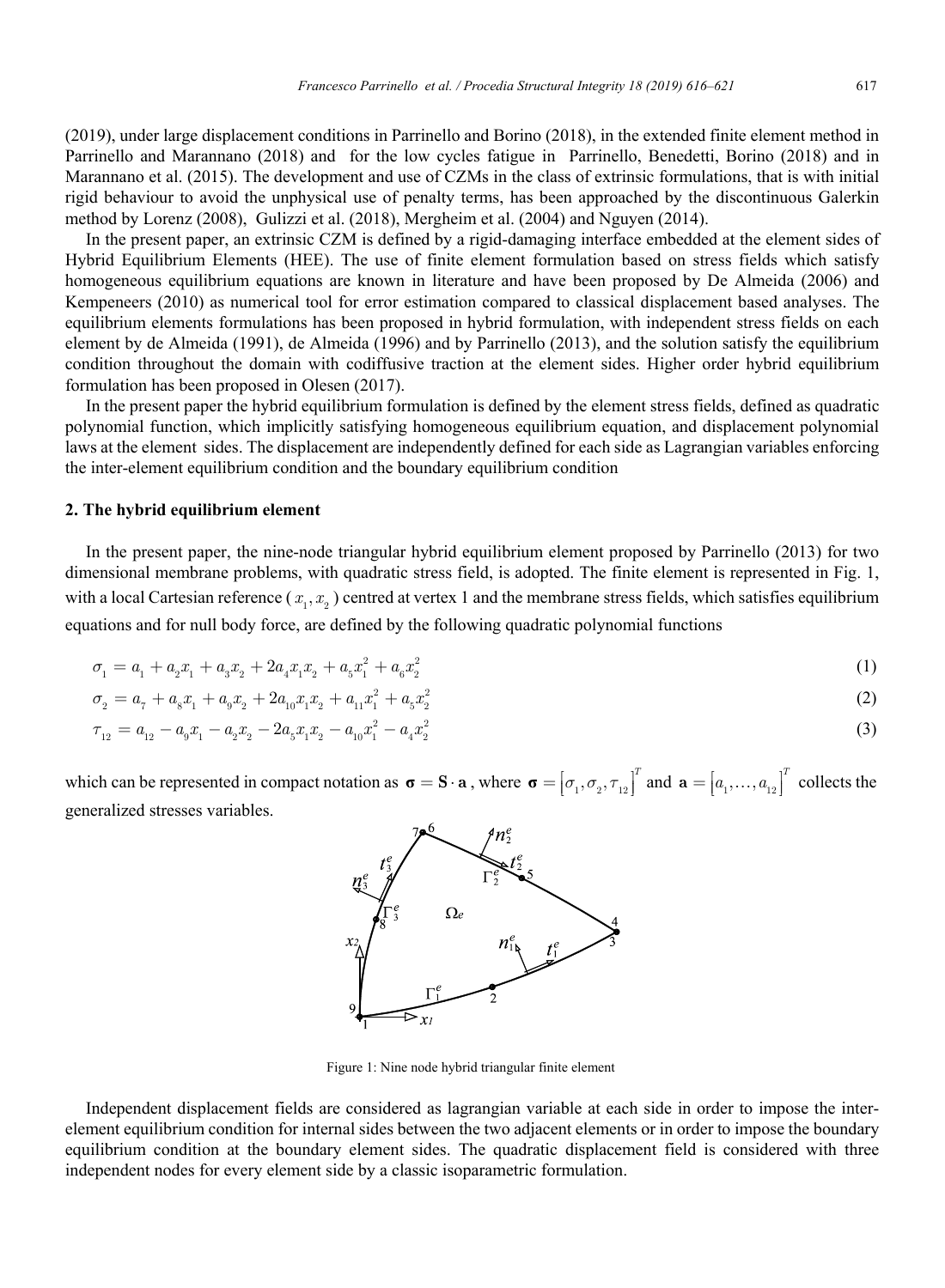The equation of the single hybrid equilibrium element is defined as

$$
\begin{bmatrix} \mathbf{C}_e & \mathbf{H}_e \\ \mathbf{H}_e^T & \mathbf{0} \end{bmatrix} \begin{bmatrix} \mathbf{a}_e \\ \mathbf{u}_e \end{bmatrix} = \begin{bmatrix} \mathbf{0} \\ -\mathbf{q}_e \end{bmatrix}
$$

(4)

where the compliance matrix C<sub>e</sub> is symmetric, positive definite and not singular, so that it can be inverted and the relevant degrees of freedom  $a_{\alpha}$  can be condensed out at the element level.

### **3. Extrinsic interface CZM embedded at the element side**

The HEE formulation can be defined with an embedded interface at the element sides and it is particularly effective for the modelling of an extrinsic interface, which imposes null separation displacement between the positive and negative edges of the interface, up to the initial damage activation condition is attained. The rigid-damage CZM is developed in the rigorous thermodynamic framework of damage mechanics with the following linear relationship between displacement jump  $\left[u_i\right]$  and traction  $s_i$ 

$$
\left[\!\left[u_i\right]\!\right] = \frac{1}{2} \frac{\omega}{1 - \omega} A_{ij}^{el} s_j \tag{5}
$$

where:  $0 \le \omega \le 1$  is the damage variable;  $A_{ij}^{el}$  is the interface compliance diagonal matrix. The traction separation law produces perfect bonding with null separation displacement for the undamaged interface  $(\omega = 0)$  and an elasticdamaging relation at the damaged condition, with linear elastic unloading.



Figure 2: extrinsic interface embedded at the side  $\Gamma_1$  of element  $e_1$ 

For an interface embedded at the side  $\Gamma$ , as depicted in Fig. 2, the traction vector can be defined as function of the generalized stress variables  $a_e$ , that is  $s(x) = \sigma^T n_i^e = a_e^T S^T(x) n_i^e$ , and the equation of the single HEE with an embedded interface is

$$
\begin{bmatrix} \mathbf{C}_e + \mathbf{C}_e^{\Gamma} \left( \omega \right) & \mathbf{H}_e \\ \mathbf{H}_e^T & \mathbf{0} \end{bmatrix} \begin{bmatrix} \mathbf{a}_e \\ \mathbf{u}_e \end{bmatrix} = \begin{bmatrix} \mathbf{0} \\ -\mathbf{q}_e \end{bmatrix}
$$
 (6)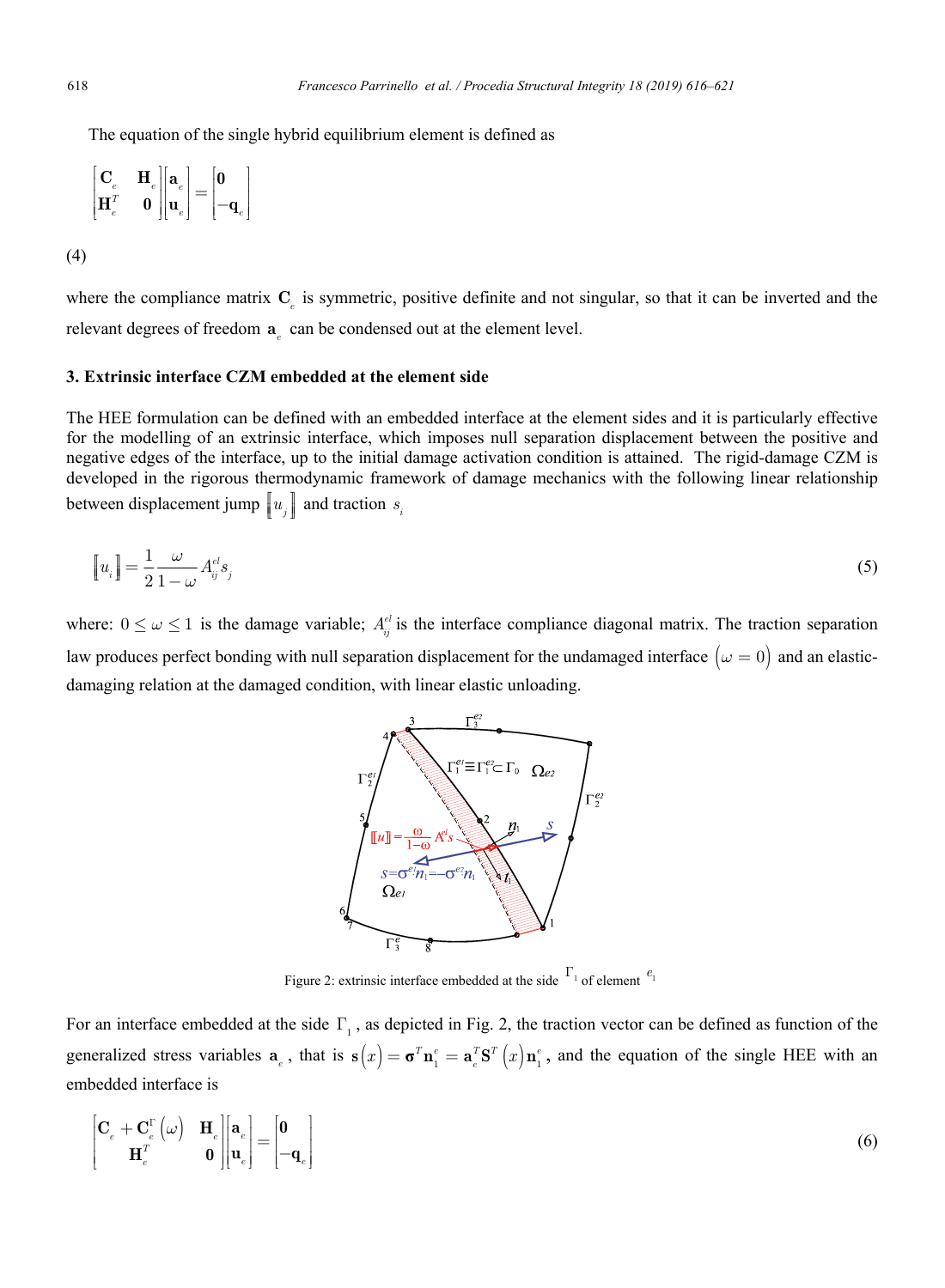where

$$
\mathbf{C}_{e}^{\Gamma}\left(\omega\right) = \int_{\Gamma_{1}^{e}} \frac{\omega}{1 - \omega} \mathbf{S}_{e}^{T} \mathbf{n}_{s}^{e} \mathbf{A}^{e \mathbf{I}} \mathbf{n}_{s}^{e \mathbf{T}} \mathbf{S}_{e} d\Gamma
$$
\n(7)

is the additional interface compliance matrix due to the damaged embedded interface, which is identically null for a perfectly bonded interface ( $\omega = 0$ ). In HEE the extrinsic interface can be embedded in the element side by including the additional compliance matrix in the element stiffness matrix, without any additional degrees of freedom.

### *3.1. Damage activation condition.*

In the framework of damage mechanics, the damage activation and evolution is governed by the damage conjugated variable, that is the energy release rate *Y*, defined as function of the traction components in the following form

$$
Y = \frac{1}{2} \frac{1}{\left(1 - \omega\right)^2} s_i A_{ij}^{el} s_j \tag{8}
$$

and the damage activation condition is defined as

$$
\phi_d = Y - Y_0 - \chi(\xi) \tag{9}
$$

where  $Y_0$  is the initial damage threshold and  $\chi(\xi)$  is the internal static variable, which governs the softening behaviour. The proposed model is isotropic with the following interface elastic compliance matrix  $A_{ij} = \delta_{ij} / k_0$ , with  $\delta_{ii}$  the Kronecker delta and  $k_0$  an isotropic stiffness parameter. The initial damage threshold is defined as the complementary elastic strain energy release rate  $Y_0 = s_0^2 / 2k_0$  where  $s_0$  is the interface strength. The internal static variable is defined in Parrinello et al. (2009) and produces bilinear response both in tensile test and in shear test. Logarithmic response can be obtained with the internal variable defined by Borino et al. (2009).

### **4. Numerical simulation**

The mode I DCB delamination test has been numerically simulated by the propose HEE formulation with extrinsic embedded interface. The thickness of the two partially delaminated legs is  $t = 5$ mm and the initial delamination length is *a* = 50mm. The known delamination surface is modelled by the extrinsic interface embedded at the element sides. The whole specimen is discretized by a unique mesh and the delamination surface is not specifically discretized, but it is simply defined as geometric locus in the input file and it does not requires additional degrees of freedom.

The specimen has been discretized by a mesh of 400 HEEs and 3067 nodes. The restraining condition of spurious kinematic modes developed by the author in Parrinello (2013) has been imposed at four corners of the discretized domain. The bulk is modelled as isotropic and linear elastic with Young modulus  $E = 111900 N / mm^2$  and Poisson ratio  $\nu = 0.2$  (standard parameters for Carbon/epoxy composite material). The plane stress twodimensional numerical simulation has been performed under displacement control condition and the corner nodes of upper and lower laminas are constrained, with the upper one subjected to imposed increasing vertical displacement. The full unloading is performed after delamination.

The fracture energy of the embedded interface is  $G_I = 1N / mm$  with tensile strength  $s_0 = 10N / mm^2$ . The results of the numerical simulation are plotted in Fig. 3 in terms of imposed displacement *u* and reaction force *F*, and the results are compared to the analytical solution obtained in the beam and fracture mechanics (BFM) theory. The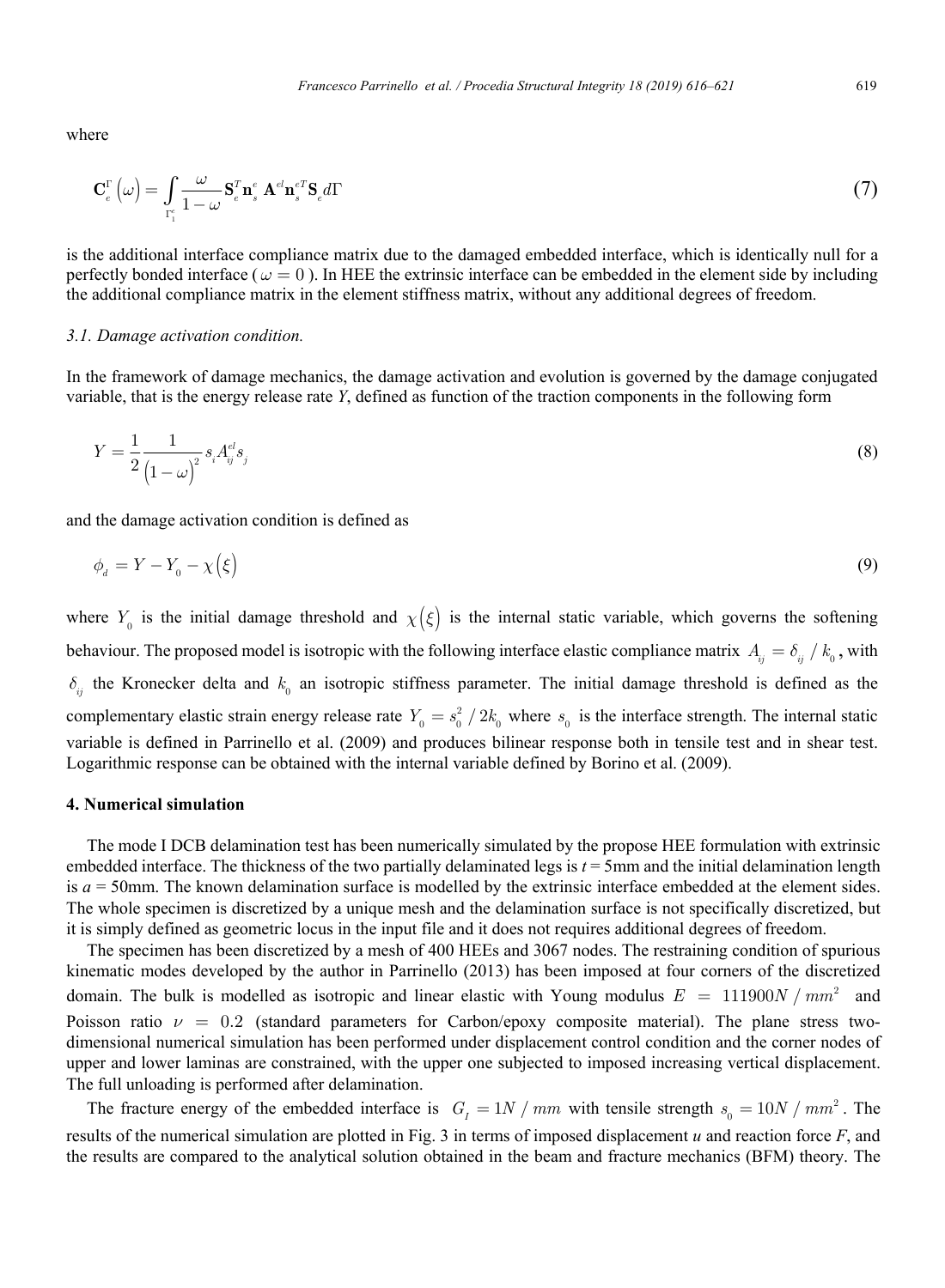maps of the three stress components obtained by the numerical simulation, for the imposed displacement  $u = 4.5mm$ , are plotted in the Figs. 4a,c.



Figure 3: results of the numerical simulation in terms of imposed displacement *u* and reaction force *F* compared to the analytical solution obtained in the beam and fracture mechanics theory (BFM)



Figure 4: Maps of stress of the numerical simulation at loading condition  $u = 4.5 mm$ : a) normal stress  $\sigma_x$ ; b) normal stress  $\sigma_y$ ; c) tangential stress  $\tau_{xy}$